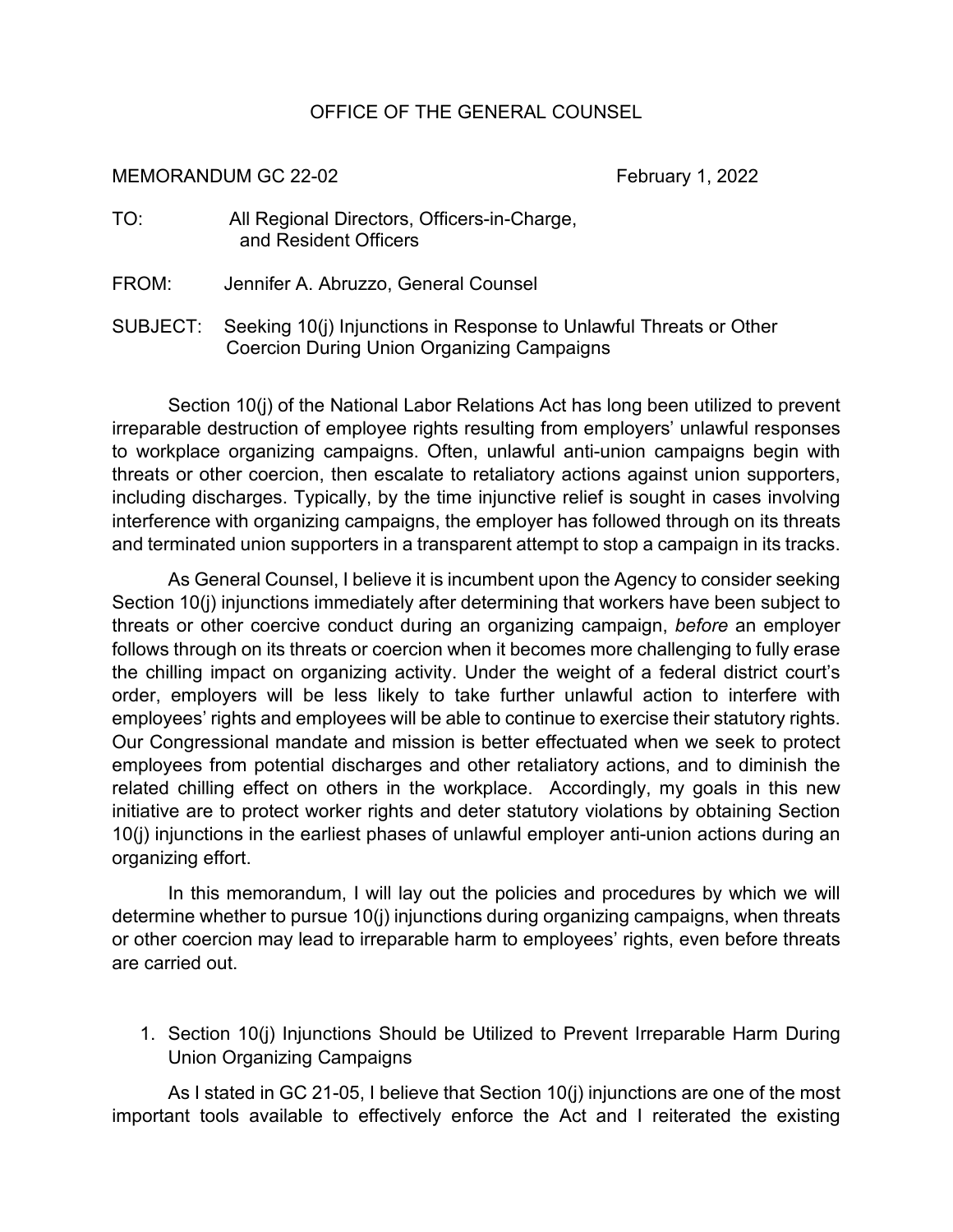categories of cases where I will consider pursuing Section 10(j) relief. Further, in GC 22- 01, I stated that I will consider seeking Section 10(j) relief in all cases where illegal intimidation regarding immigration status threatens the exercise of Section 7 rights and the Board's remedial authority. Now, in order to safeguard the Act's most basic protections and permit employees to exercise their right to unionize, I will seek prompt Section 10(j) relief in all organizing campaigns where the facts demonstrate that employer threats or other coercion may lead to irreparable harm to employees' Section 7 rights.

The Board and the courts have repeatedly recognized that unlawful threats or other coercion, such as threatening business closure or discharge, threatening to withhold or promising to grant benefits, or threatening workers based on their immigration status or work authorization, severely chill organizing campaigns. Threats aimed at employees' livelihoods have "a psychological impact on … employees that is unlikely to dissipate. . . ." *Elec. Prods. Div. of Midland-Ross Corp. v. NLRB*, 617 F.2d 977, 987 (3d Cir. 1980). Indeed, such conduct is recognized as having "'a lasting inhibitive effect on a substantial percentage of the work force.'" *NLRB v. Jamaica Towing, Inc.*, 632 F.2d 208, 212-13 (2d Cir. 1980). Threatening a loss of benefits is also "likely to intimidate employees who otherwise would be disposed to support unionization." *NLRB v. Juniata Packing Co.*, 464 F.2d 153, 156 (3d Cir. 1972). As a result, these highly coercive, hallmark violations routinely "destroy the laboratory conditions necessary for a fair election." *NLRB v. Gissel Packing Co.*, 395 U.S. 575, 612 (1969).

Because threats or other coercion have a well-recognized inhibitive effect on employees, there is a likelihood of immediate harm to employee organizing efforts. Moreover, threats often escalate into action, imposing even more burdens and chilling impact on employees. *See*, *e.g*., *Borek Motor Sales, Inc. v. NLRB,* 425 F.2d 677, 681 (7th Cir. 1970) (employee "was fired in order to make good the threat [to fire] and support its intimidating effect on his fellow employees."). They are not mere words hanging over employees' heads, but a prelude to what is to come. *See*, *e.g*., *NLRB v. Dorothy Shamrock Coal Co.*, 833 F.2d 1263, 1268 (7th Cir. 1987) (after numerous threats to eliminate employee driver positions in retaliation for organizing activity, "[b]y the end of the month the Company had done just that."). Therefore, I believe that threats or other coercive conduct needs to be enjoined promptly, not only to erase the chilling impact they have on employees, but to prevent escalation of the words into action.

In order to obtain injunctive relief before threats or other coercion escalate into unlawful discharges or other adverse actions, Regions should promptly investigate alleged Section 8(a)(1) threats or other coercion made during an organizing drive and immediately submit those cases for consideration of injunctive relief even in the absence of discharges or other Section 8(a)(3) violations or during the pendency of discharge or other Section 8(a)(3) investigations. In addition, when Charging Parties file charges as soon as they learn of purported employer threats or other coercion arising during organizing campaigns, the Regional Offices will be able to promptly investigate and identify cases where pursuit of injunctive relief may be deemed appropriate.